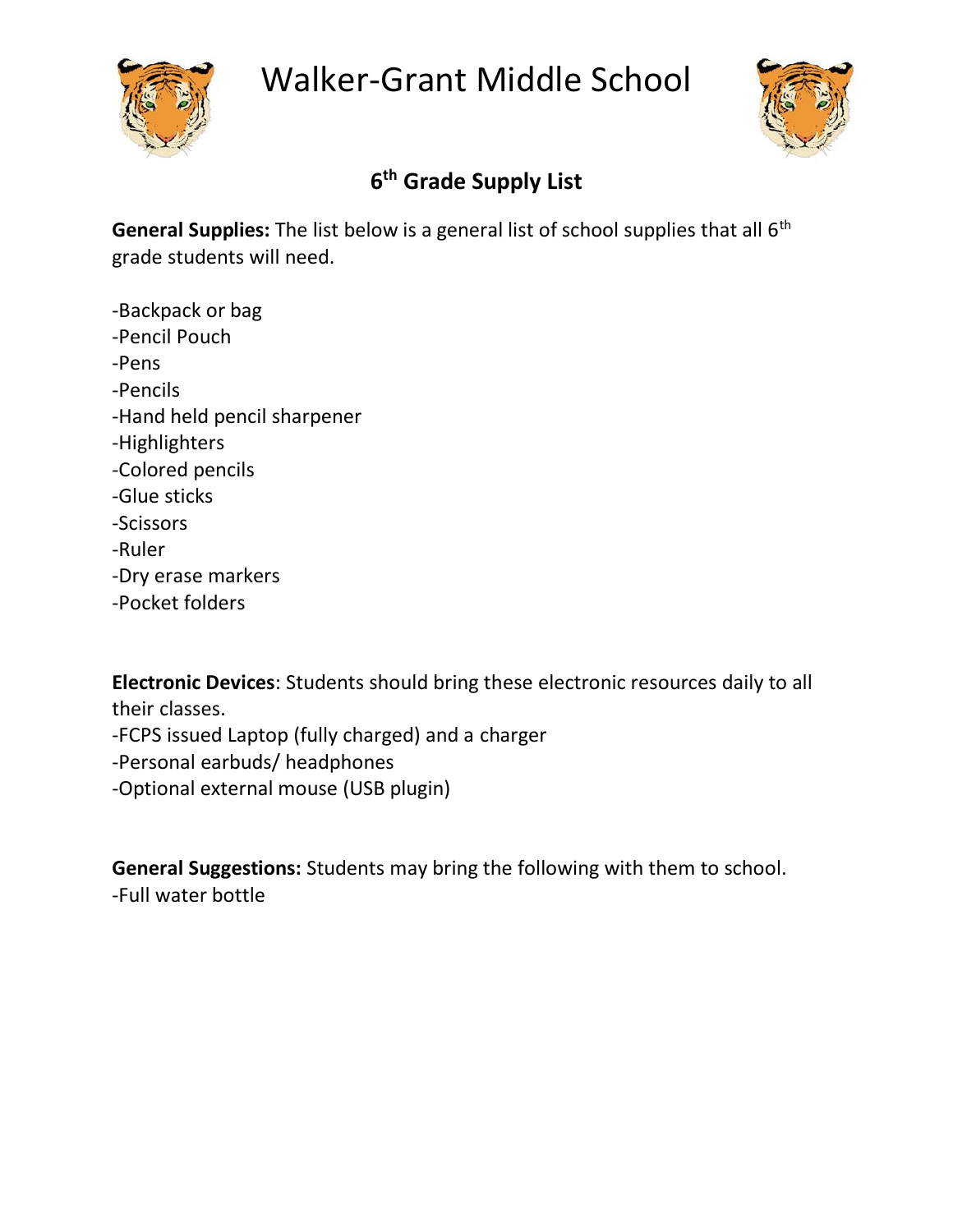





## **7 th Grade Supply List**

General Supplies: The list below is a general list of school supplies that all 7<sup>th</sup> grade students will need.

-Backpack or bag -Pencil Pouch -Pens -Pencils -Hand held pencil sharpener -Highlighters -Colored pencils -Glue sticks -Scissors -Ruler -Dry erase markers

**Specific Subject Area Requests:** The list below contains specific materials that are requested by grade level content teachers. These materials should be taken to the specifically identified class daily.

Math: Spiral notebook, pocket folder, clear page protector English: Pocket folder Civics: Pocket Folder Science: Pocket folder, spiral notebook Foreign Language: Clear page protector CTE: Optional external mouse (USB plugin)

**Electronic Devices**: Students should bring these electronic resources daily to all their classes.

-FCPS issued Laptop (fully charged) and a charger

-Personal earbuds/ headphones

-Optional external mouse (USB plugin)

**General Suggestions:** Students may bring the following with them to school. -Full water bottle